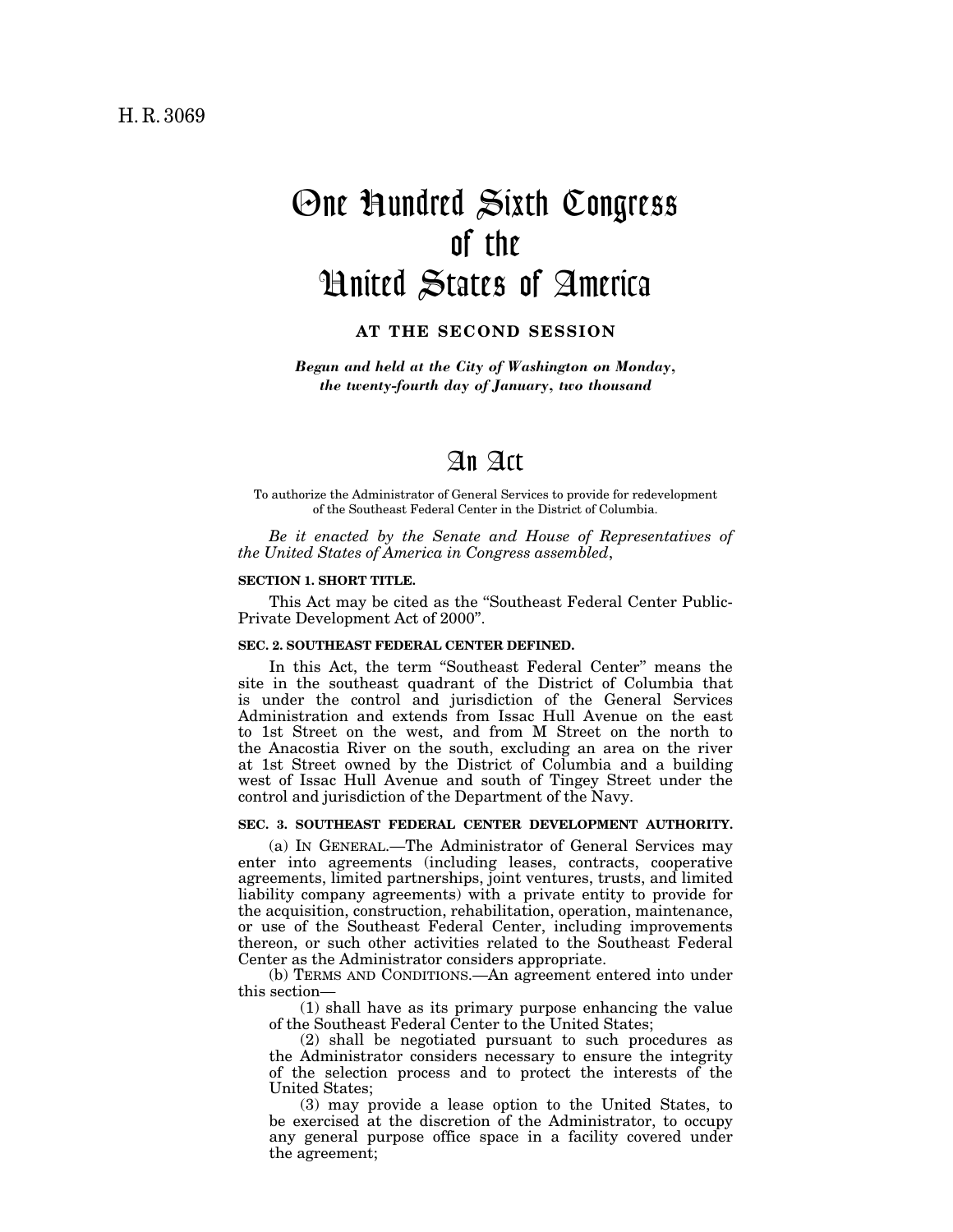## H. R. 3069—2

(4) shall not require, unless specifically determined otherwise by the Administrator, Federal ownership of a facility covered under the agreement after the expiration of any lease of the facility to the United States;

(5) shall describe the consideration, duties, and responsibilities for which the United States and the private entity are responsible;

(6) shall provide—

(A) that the United States will not be liable for any action, debt, or liability of any entity created by the agreement; and

(B) that such entity may not execute any instrument or document creating or evidencing any indebtedness unless such instrument or document specifically disclaims any liability of the United States under the instrument or document; and

(7) shall include such other terms and conditions as the Administrator considers appropriate.

(c) CONSIDERATION.—An agreement entered into under this section shall be for fair consideration, as determined by the Administrator. Consideration under such an agreement may be provided in whole or in part through in-kind consideration. In-kind consideration may include provision of space, goods, or services of benefit to the United States, including construction, repair, remodeling, or other physical improvements of Federal property, maintenance of Federal property, or the provision of office, storage, or other usable space.

(d) AUTHORITY TO CONVEY.—In carrying out an agreement entered into under this section, the Administrator is authorized to convey interests in real property, by lease, sale, or exchange, to a private entity.

(e) OBLIGATIONS TO MAKE PAYMENTS.—Any obligation to make payments by the Administrator for the use of space, goods, or services by the General Services Administration on property that is subject to an agreement under this section may only be made to the extent that necessary funds have been made available, in advance, in an annual appropriations Act, to the Administrator from the Federal Buildings Fund established by section  $210(f)$ of the Federal Property and Administrative Services Act of 1949  $(40 \text{ U.S.C. } 490(f)).$ 

(f ) NATIONAL CAPITAL PLANNING COMMISSION.—

(1) STATUTORY CONSTRUCTION.—Nothing in this section may be construed to limit or otherwise affect the authority of the National Capital Planning Commission with respect to the Southeast Federal Center.

(2) VISION PLAN.—An agreement entered into under this section shall ensure that redevelopment of the Southeast Federal Center is consistent, to the extent practicable (as determined by the Administrator, in consultation with the National Capital Planning Commission), with the objectives of the National Capital Planning Commission's vision plan entitled ''Extending the Legacy: Planning America's Capital in the 21st Century'', adopted by the Commission in November 1997.

(g) RELATIONSHIP TO OTHER LAWS.—

(1) IN GENERAL.—The authority of the Administrator under this section shall not be subject to—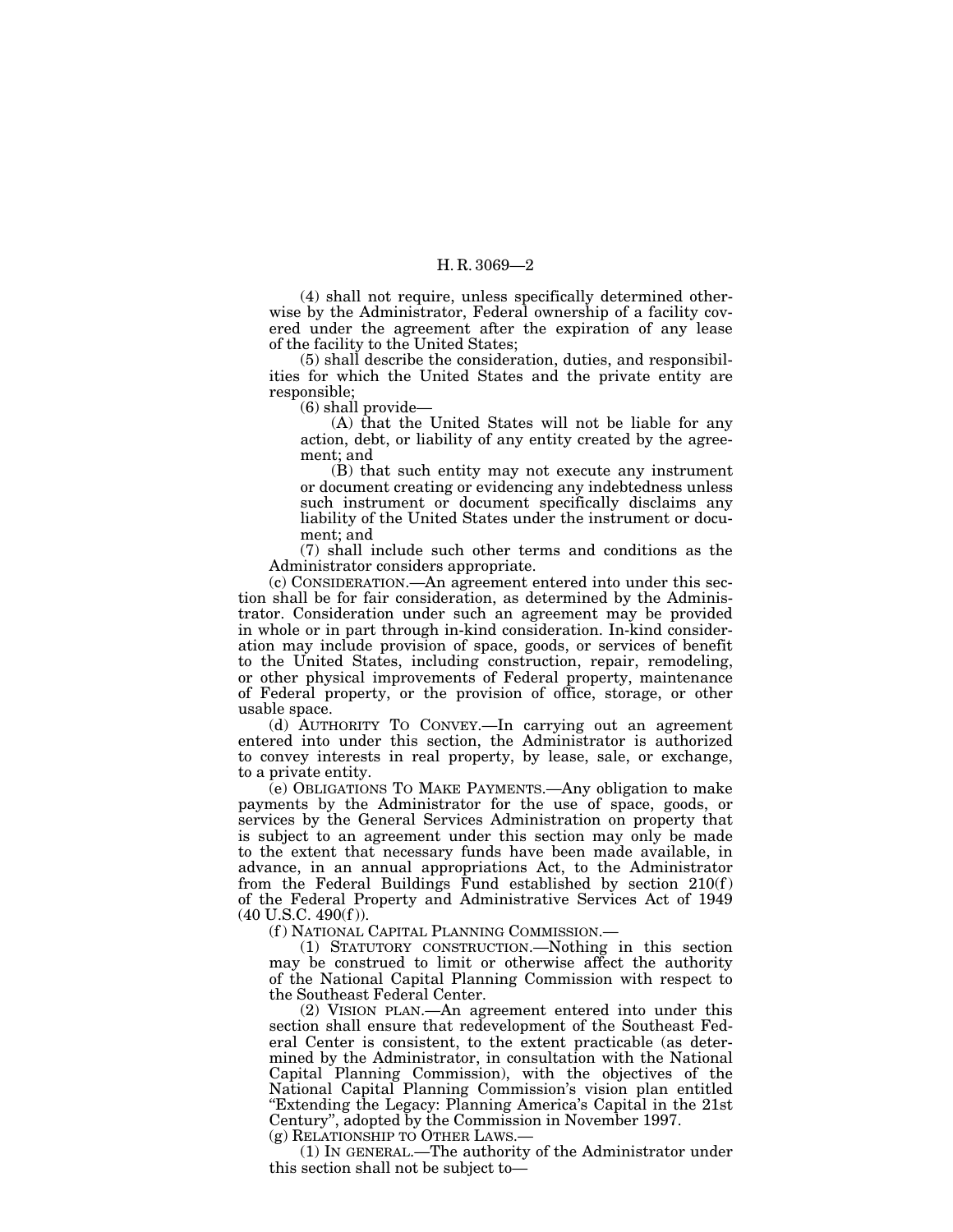### H. R. 3069—3

(A) section 321 of the Act of June 30, 1932 (40 U.S.C. 303b);

(B) sections 202 and 203 of the Federal Property and Administrative Services Act of 1949 (40 U.S.C. 483, 484);

(C) section 7(a) of the Public Buildings Act of 1959  $(40 U.S.C. 606(a))$ ; or

(D) any other provision of law (other than Federal laws relating to environmental and historic preservation) inconsistent with this section.

(2) UNUTILIZED OR UNDERUTILIZED PROPERTY.—Any facility covered under an agreement entered into under this section may not be considered to be unutilized or underutilized for purposes of section 501 of the Stewart B. McKinney Homeless Assistance Act (42 U.S.C. 11411).

#### **SEC. 4. REPORTING REQUIREMENT.**

(a) IN GENERAL.—Before entering into an agreement under section 3, the Administrator of General Services shall transmit to the Committee on Transportation and Infrastructure of the House of Representatives and the Committee on Governmental Affairs of the Senate a report on the proposed agreement.

(b) CONTENTS.—A report transmitted under this section shall include a summary of a cost-benefit analysis of the proposed agreement and a description of the provisions of the proposed agreement.

(c) REVIEW BY CONGRESS.—A proposed agreement under section 3 may not become effective until the end of a 30-day period of continuous session of Congress following the date of the transmittal of a report on the agreement under this section. For purposes of the preceding sentence, continuity of a session of Congress is broken only by an adjournment sine die, and there shall be excluded from the computation of such 30-day period any day during which either House of Congress is not in session during an adjournment of more than 3 days to a day certain.

#### **SEC. 5. USE OF PROCEEDS.**

(a) IN GENERAL.—Net proceeds from an agreement entered into under section 3 shall be deposited into, administered, and expended, subject to appropriations Acts, as part of the fund established by section 210(f ) of the Federal Property and Administrative Services Act of 1949 (40 U.S.C. 490(f )). In this subsection, the term ''net proceeds from an agreement entered into under section 3'' means the proceeds from the agreement minus the expenses incurred by the Administrator with respect to the agreement.

(b) RECOVERY OF EXPENSES.—The Administrator may retain from the proceeds of an agreement entered into under section 3 amounts necessary to recover the expenses incurred by the Administrator with respect to the agreement. Such amounts shall